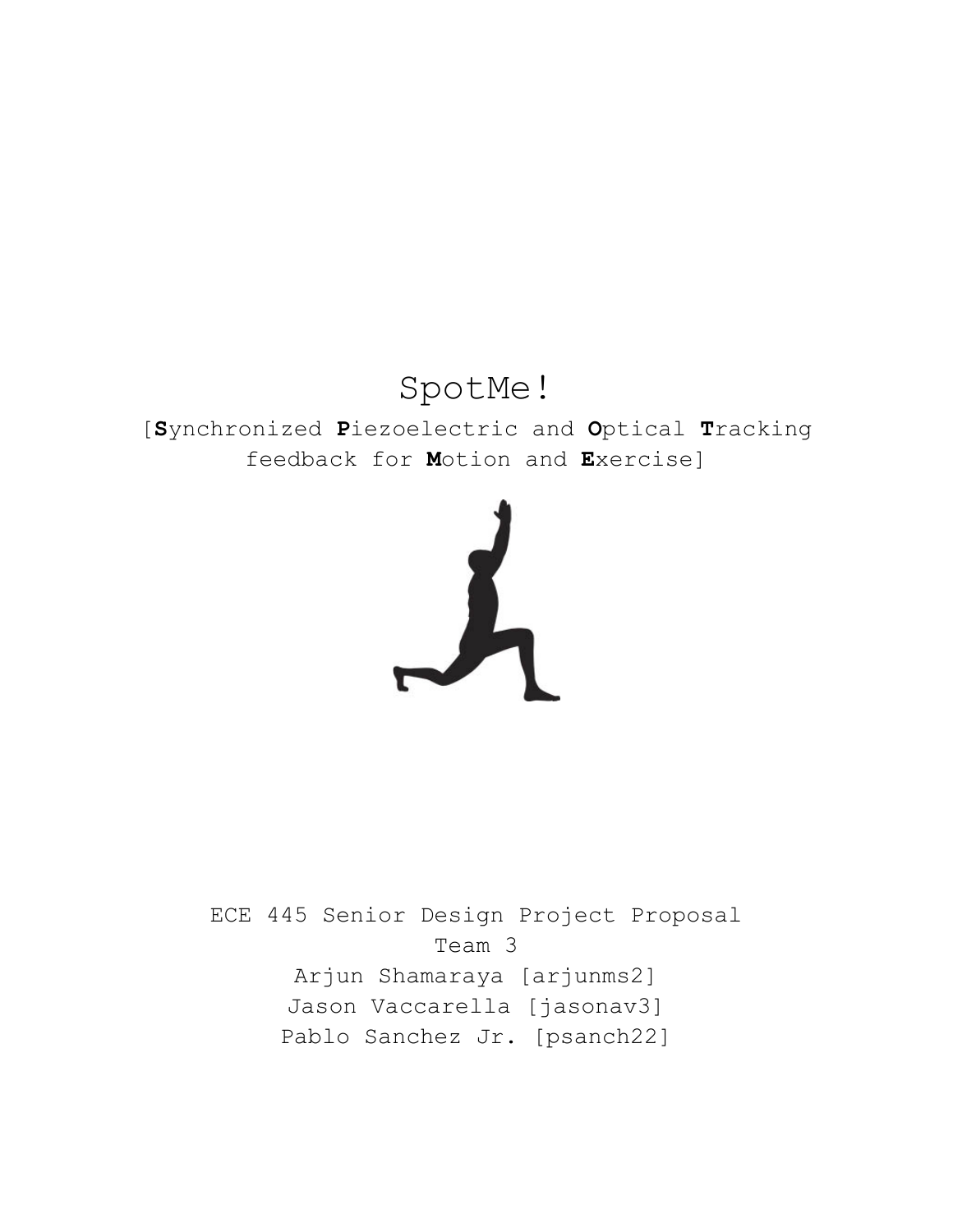### **Introduction**

With COVID-19, many people lost access to gyms and rec centers, and the quarantine sedentary lifestyle has motivated people to try working out at home, bringing to life the phrase "move like no one is watching." For beginners, some simple body-weight exercises can lead to injury if done incorrectly but can produce fantastic results if executed properly. Not having anyone to critique and correct a person's form increases the likelihood of improper movements and thus injury, but also decreases the return value of the motions themselves. Specifically, there are two main paths to injury: incorrect range of motion and incorrect alignment of the body. Furthermore, if we take a look at the body-weight lunge, incorrect range of motion does not activate the larger leg muscles, and not aligning the knee behind the toes increases the stress placed on the injury-prone knee joints. There is a need for a device that can measure the range of motion and alignment of the body for body-weight exercises and provide feedback to the user to ensure proper execution of movements since this will minimize the chance of injury.

Our solution for this problem comes in the form of two main subsystems: a set of piezoelectric-based sleeves for the knees and a computer-vision-based software. The combination of these two systems will address the two big needs for this device, which are to measure the range of motion and to measure the alignment of the body. Thus, our solution will be a wearable device that works in conjunction with a 3-camera setup to capture three different angles of motion.

The wearable hardware components will be implemented with flex sensors that can measure the range of motion of the knees, and a localized vibration motor will be driven at the proper threshold as haptic feedback. The range of motion components has to be variable, as not all human bodies are the same, and this can probably be achieved with variable potentiometers and voltage dividers in order to turn these analog variables into digital logic computations. The computer-vision software component will utilize OpenCV to track limbs and joints from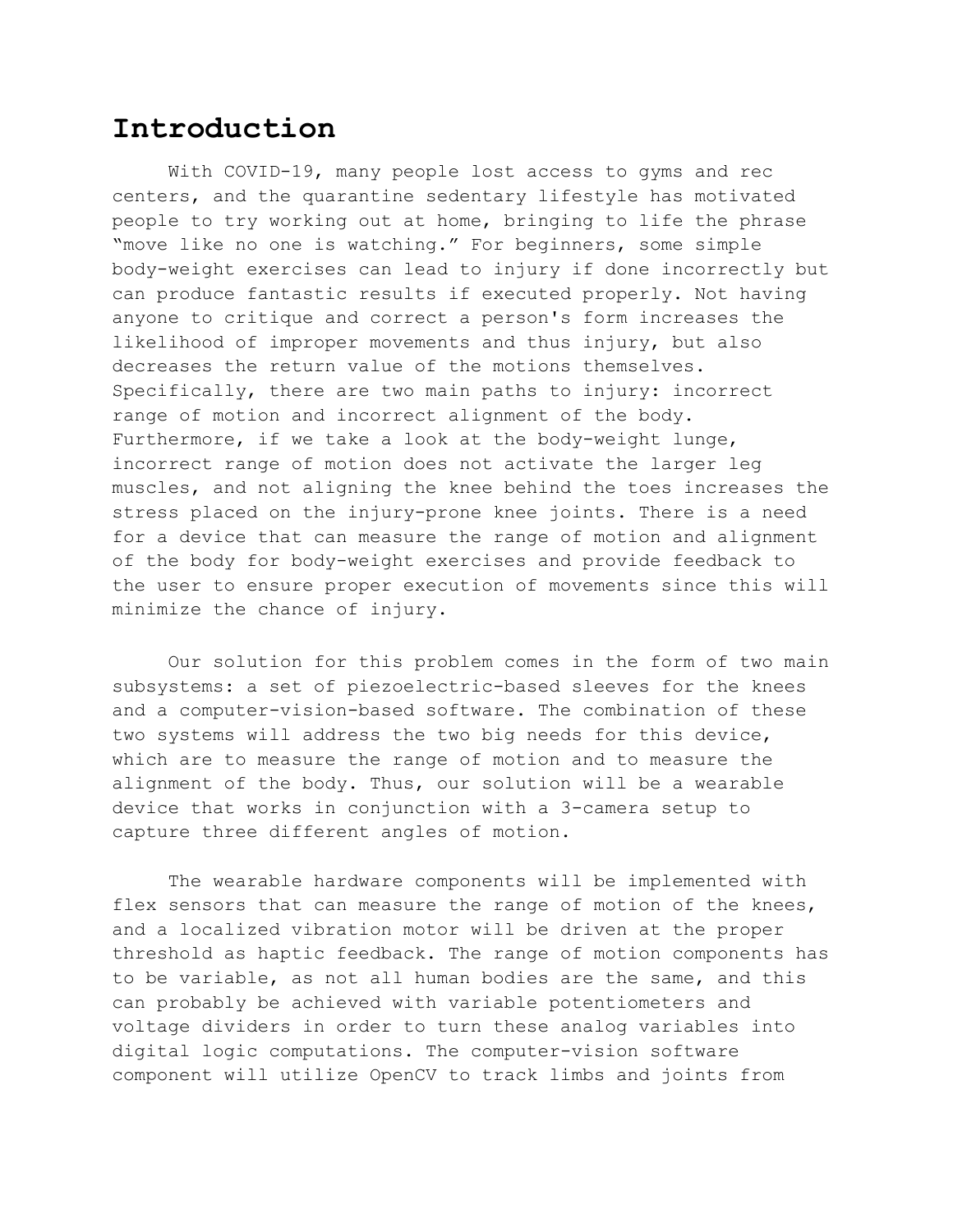three different angles to measure the alignment of the body (further details below).

Below is a visual aid of our modular design that shows how user motion information is distributed to the CV and wearable units, and their respective feedback.



Figure 1: Visual Aid for proposed SpotMe! solution

This project will be centered around the body-weight lunge, and thus the quantitative criterion for success are as follows:

- The software must be able to identify three key points of alignment (feet, knees, hips).
- The hardware sleeves must be able to measure 85-90 degree range of motion.
- The device must run on battery-power limitations (~5V-9V).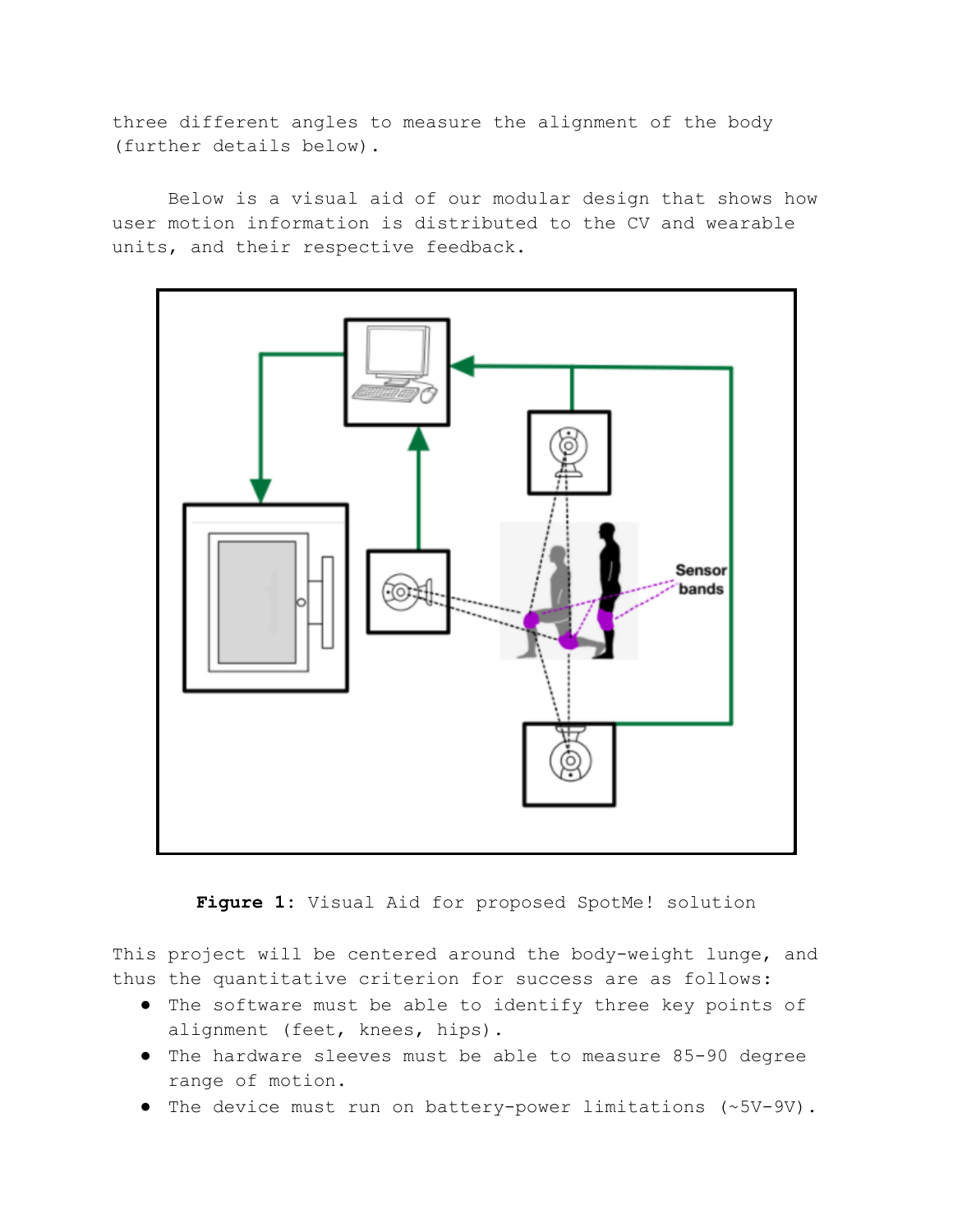## **Design**



**Figure 2:** Block Diagram for proposed SpotMe! solution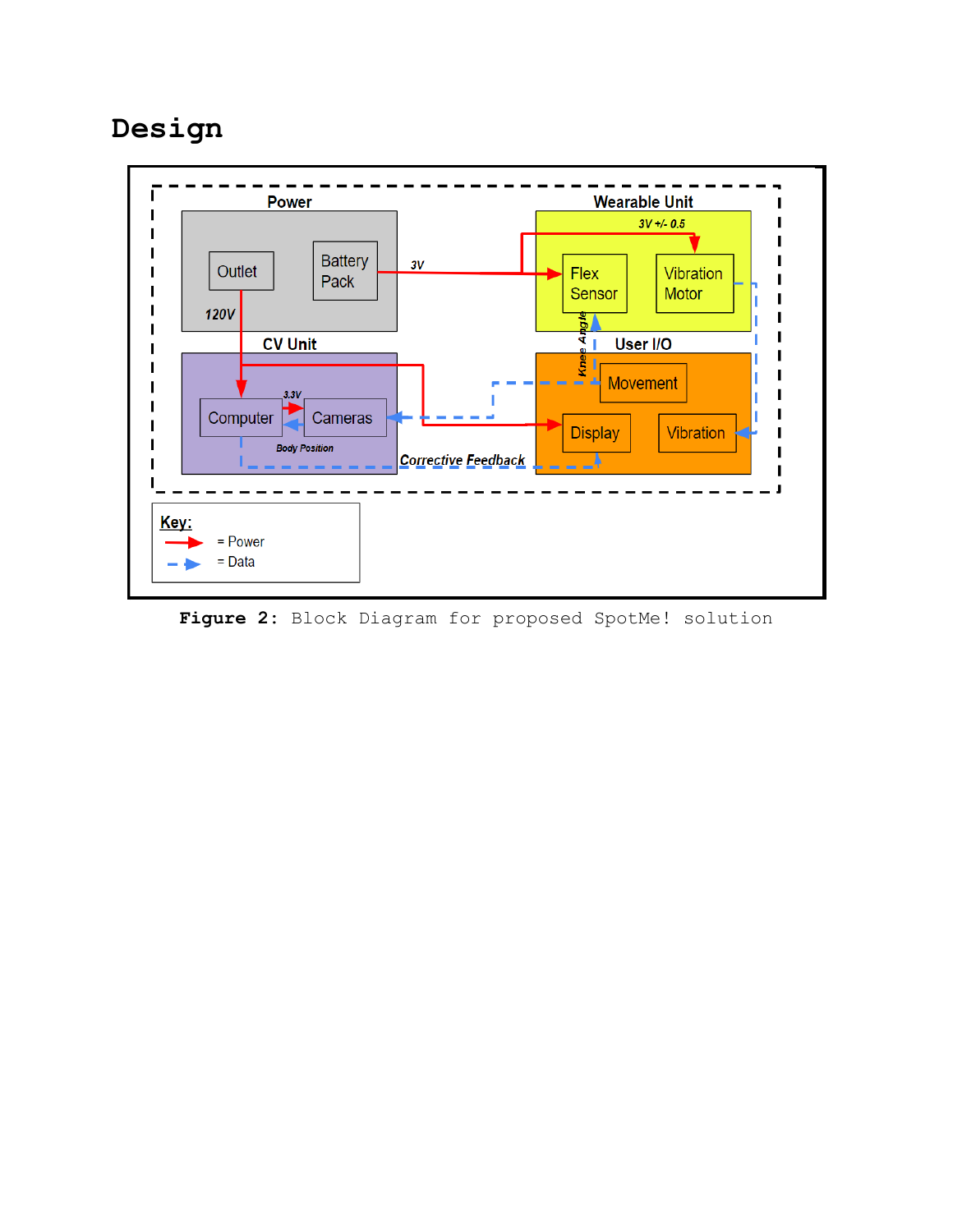#### **Subsystem 1 - Wearable Unit**

#### **Overview and Requirements:**

The hardware component will include wearable sleeves for the knees primarily since we will be focusing on the lunge, and the PCB will also be worn by the user. This subsystem will be responsible for measuring the range of motion of the knees, and within a viable range, provide haptic feedback to the user.

The sleeves themselves can be made from existing fabric sleeves for exercise, and they would be rigged with flex sensors, and then connected to the centerpiece PCB. These can be calibrated with other parts of the circuit via voltage dividers, to set the proper threshold for each user. The PCB can then send some pulse feedback signals to haptic actuators that will also be a part of the sleeves.

We are thinking of using common 4.5" flex sensors, and a pancake motor for the haptic feedback.

#### **Tolerance Analysis:**

The first consideration for proper usability is comfort with regard to the hardware subsystem. While being used, each component of the device should be as comfortable as possible since it will be directly worn by the user. To account for this, the power and data distribution circuitry for the resistive flex sensors and haptic motors should be compactly contained within the sleeve and should **not** affect the mobility of the user. Another potential risk is the possibility of too small or large of a voltage tolerance from the resistive sensors to the haptic motors. The circuitry should be able to quickly and accurately account for a range of values and changes in the resistance of the flex sensor. Every person is different, so he or she may require different initial calibration settings. Furthermore, it is impossible to achieve exact 90-degree knee bends all the time, so the vibration feedback circuitry must be able to tolerate a range of voltage values based on the resistive output from the sensor based on what these initial calibrations might be, otherwise, we would be either too strict or too lenient on the user's movement, which defeats the purpose of this device.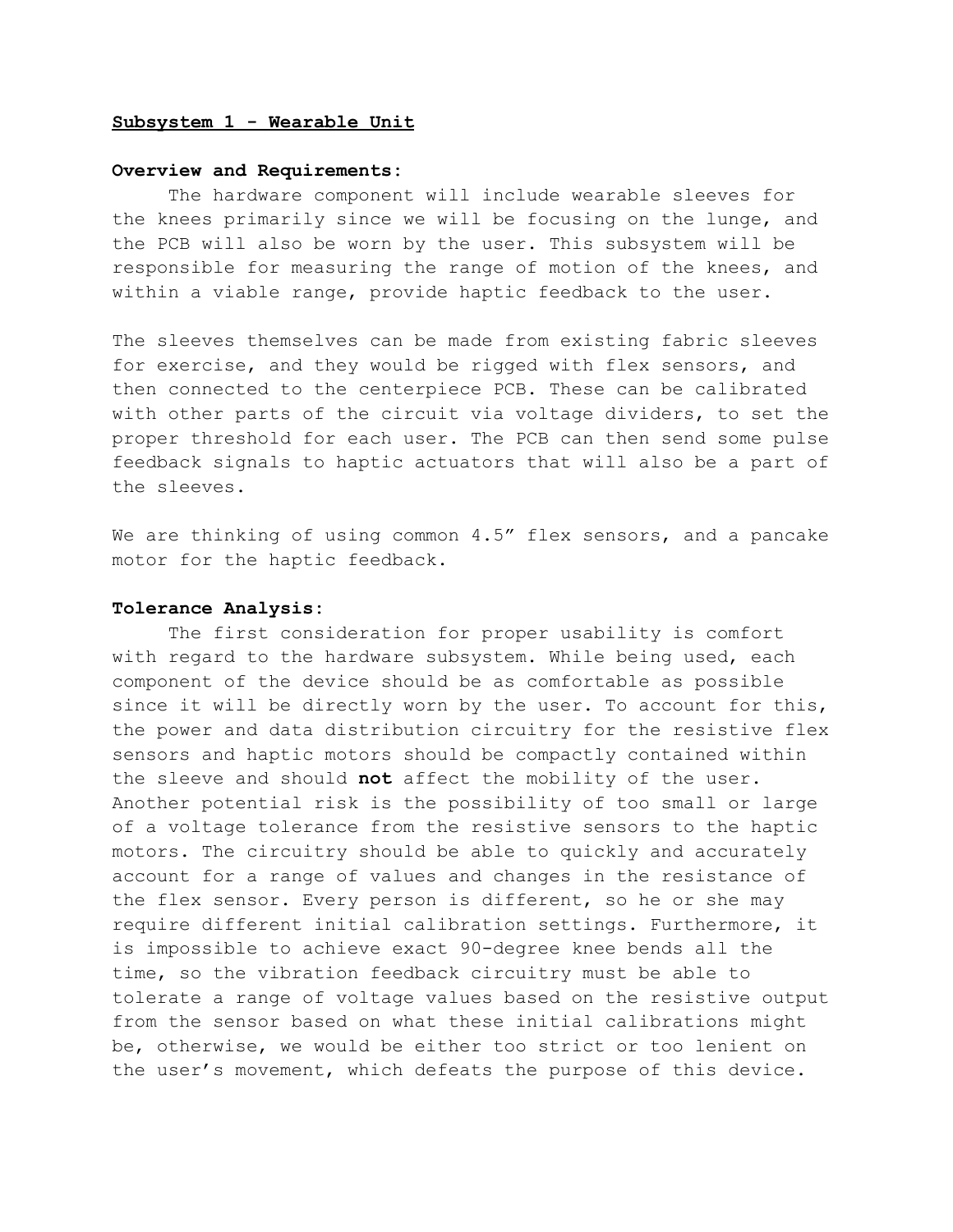#### **Subsystem 2 - Computer Vision Unit**

#### **Overview and Requirements:**

The computer vision aspect of our project will be used to provide corrective instructions when the user's lunge form is detected to be incorrect. We will provide this feedback using keypoint estimation on the body. Keypoint estimation will highlight the joint positions and if certain joint positions are not in alignment then that would mean the user's form needs to be corrected. For example, from the side view if the knee-joint location is beyond the toes then the user is doing the lunge incorrectly. The following are the aspects of the lunge movement that would constitute incorrect form by the user:

- Front knee is not past the toe when lowering to the ground
- Rear knee is not touching the ground
- Back is straight and upright
- Hips are symmetrical
- Feet are hip-width apart

This subsystem will involve 3 USB cameras and a computer to do the processing for the computer vision. Two of the cameras will show either side of the user and the third camera will show the front view of the user. The computer will be used to not only do the computation needed for the computer vision but will also display to the user if they are doing something incorrectly.

#### **Tolerance Analysis:**

Since we will be using a camera feedback display system, it is of utmost importance that we relay accurate limb position data back to the user. Incorrect placement of the cameras with respect to the user can skew the data and confuse the user as he or she will not be able to look behind themselves to correct their form. Improper placement of the cameras could alter the true positioning of the user's form, and the data coming from each camera must work together to paint the full picture of the user, as well as work separately as to not confuse one section of the body with another due to potential obstructions, for example when one leg passes over the other while switching lunge positions. We would not want the user to correct their form based on skewed output data.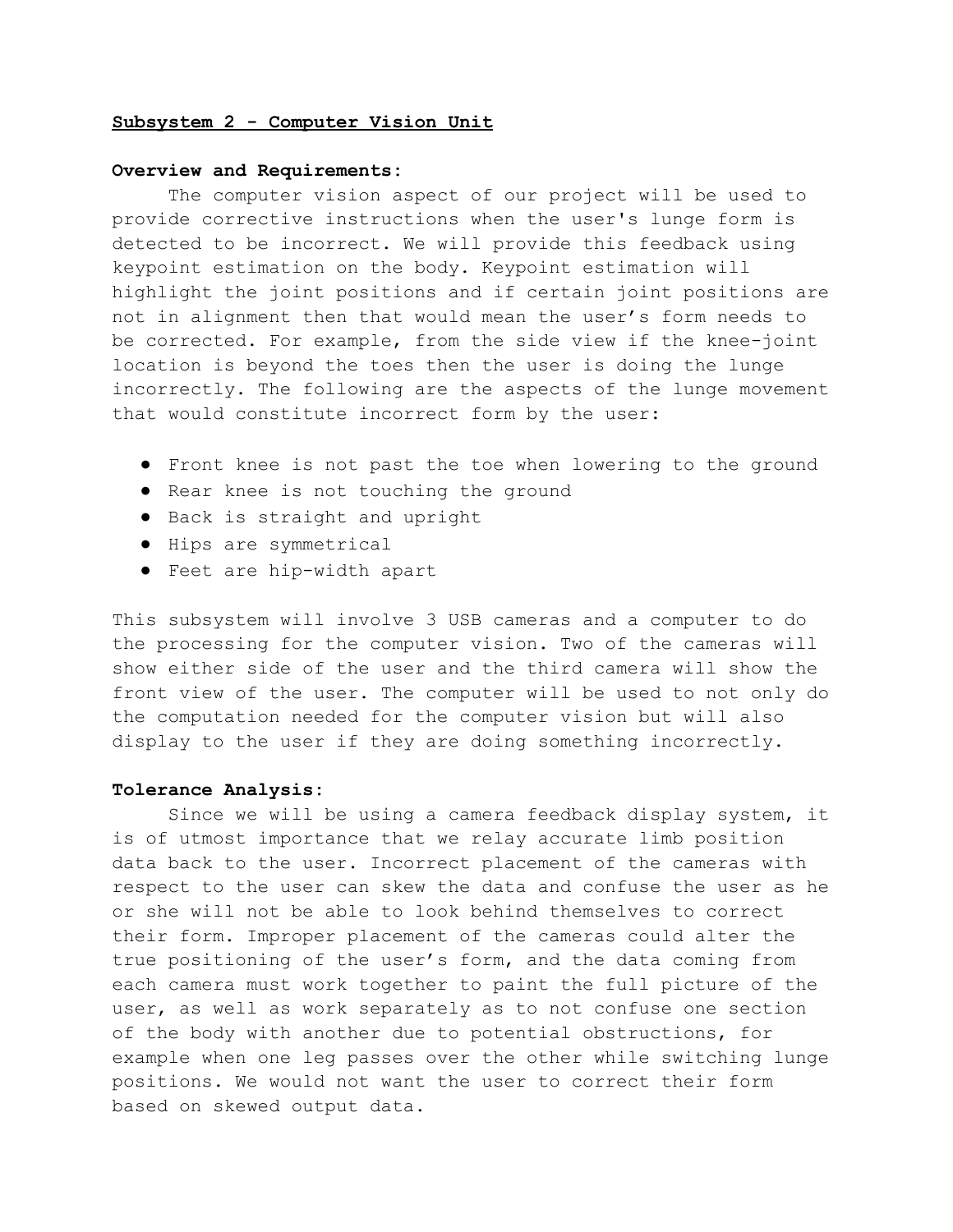#### **Subsystem 3 - Power**

#### **Overview and Requirements:**

It is necessary to appropriately provide power to the components and circuitry within the hardware subsystem if we want our device to function correctly. The main devices that will require a power supply - most probably of the coin cell variety - are the haptic vibration motors and PCB itself. Our PCB design will account for the voltage regulation that is necessary to power the motor when the motor control voltage is pulsed. The appropriate voltage range for the motor will be anywhere between 2.5 to 3.5V DC, with a starting voltage of 2.3V and a max current of 80mA.

To power the PCB, the ideal battery would be 3V Lithium coin batteries (connected in series to achieve a higher voltage) to distribute power within the board. The coin cell batteries seem ideal for this project as they will sit horizontally flush against the inner layer of knee-sleeve fabric to ensure user comfort. The battery, in the context of our device, will act as the power supply, as shown in the block diagram section.

The flex sensor will range from 10k to 110k $\Omega$  and will require a voltage divider amplification circuit using an operational amplifier to account for low-degree bends. This output voltage can be used to control a transistor network to power on the haptic motors based on the resistance value of the flex sensor. The pulsed signal that is sent to the motors can be designed by either using a circuit that implements a square wave oscillator, an astable multivibrator circuit, or a clever implementation of the 555 timer IC to output 2.5-3.5V to repeatedly pulse the motor.

Furthermore, any individual transistor network that we decided to use for any part of the circuit will require appropriate Gate-Source and Drain-Source voltage biasing to operate between the cutoff and saturation regions of the transistor, depending on the type of PWM signal we send to the motor.

#### **Tolerance:**

One thing we will have to account for regarding power are the manufacturing inconsistencies. For example, a battery can say that it is rated for 3V, but in reality could actually measure around 2.7 to 2.8. This poses a risk to the success of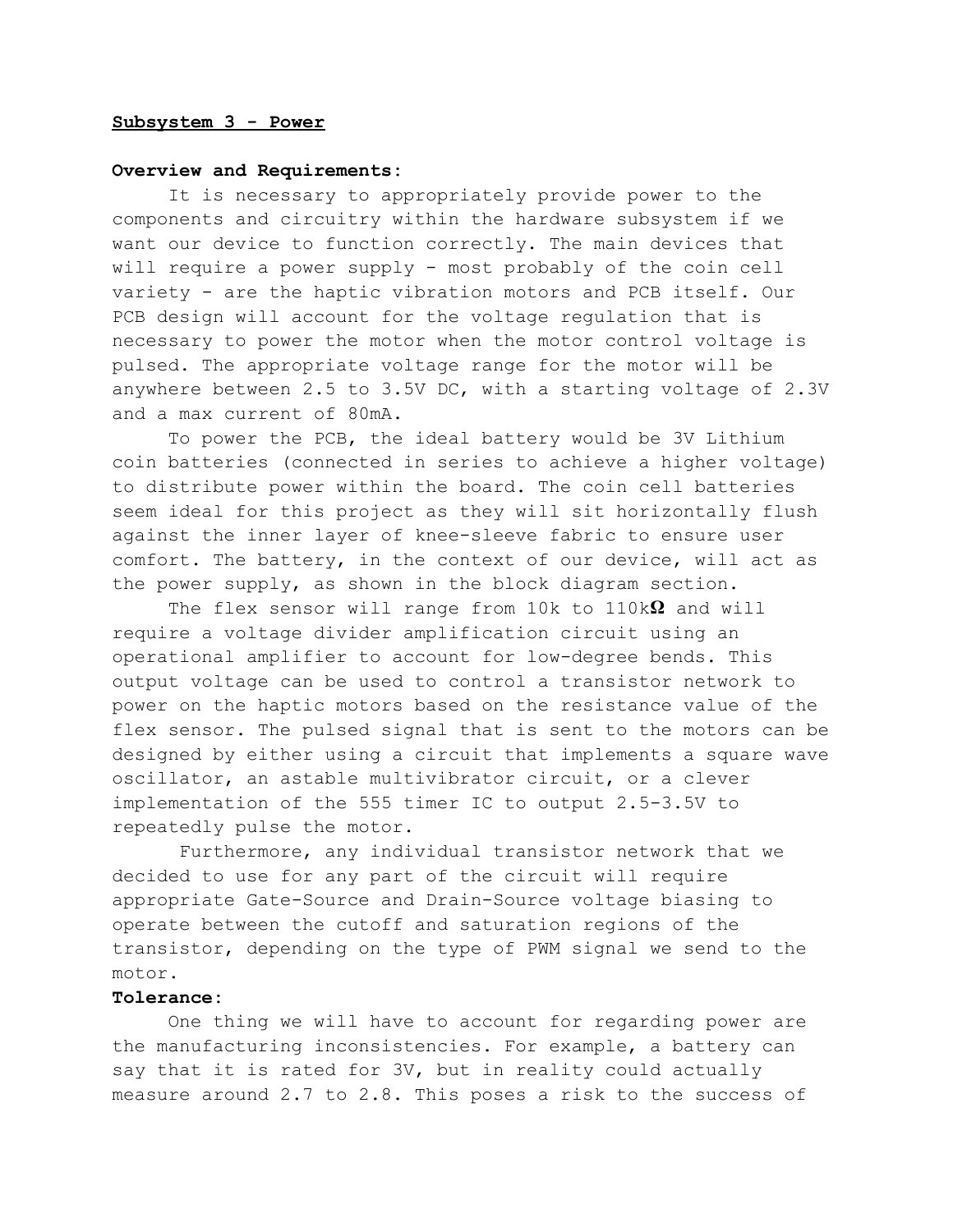the project because without the correct voltage being provided to the motors and PCB, the devices will not turn on. We can design our system to work within a range of voltage outputs so that any inconsistencies can be mitigated.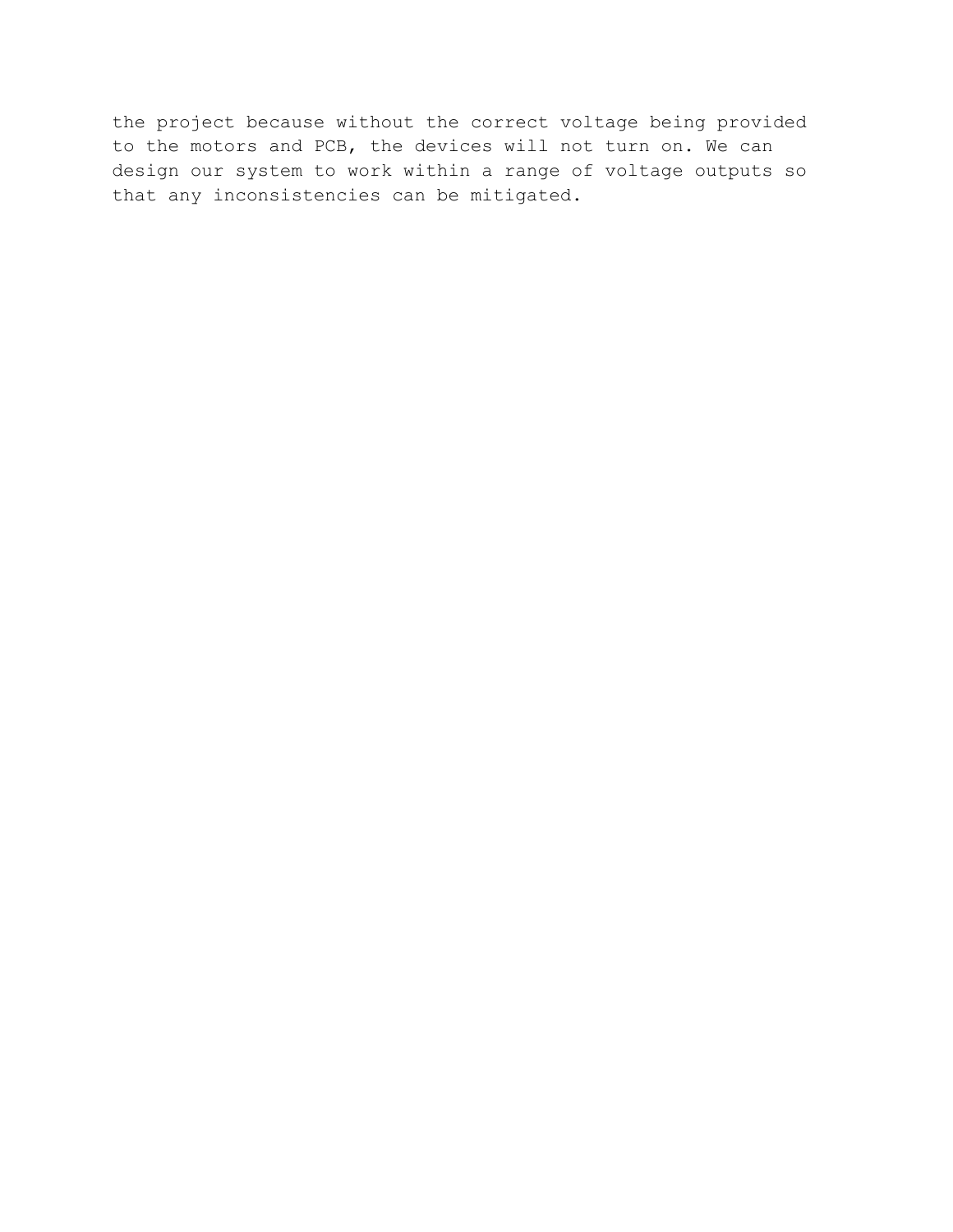#### **Subsystem 4 - User I/O**

#### **Overview and Requirements:**

The three main components of the User I/O subsystem are user movement, laptop display, and haptic feedback. The movement of the user will serve as the input to SpotMe and the outputs will be in the form of tactile and visual feedback using the haptic motors and laptop display respectively. The requirements for this section are quite simple, as the only thing we require is accurate feedback to the user so that his or her form can be corrected if the vibration of the motors is not felt.

#### **Tolerance:**

A possible hangup with User I/O is the variety of body shapes and sizes, which in turn varies a comfortable range of motion. However, we account for that via a voltage divider to manipulate the threshold of the range of motion.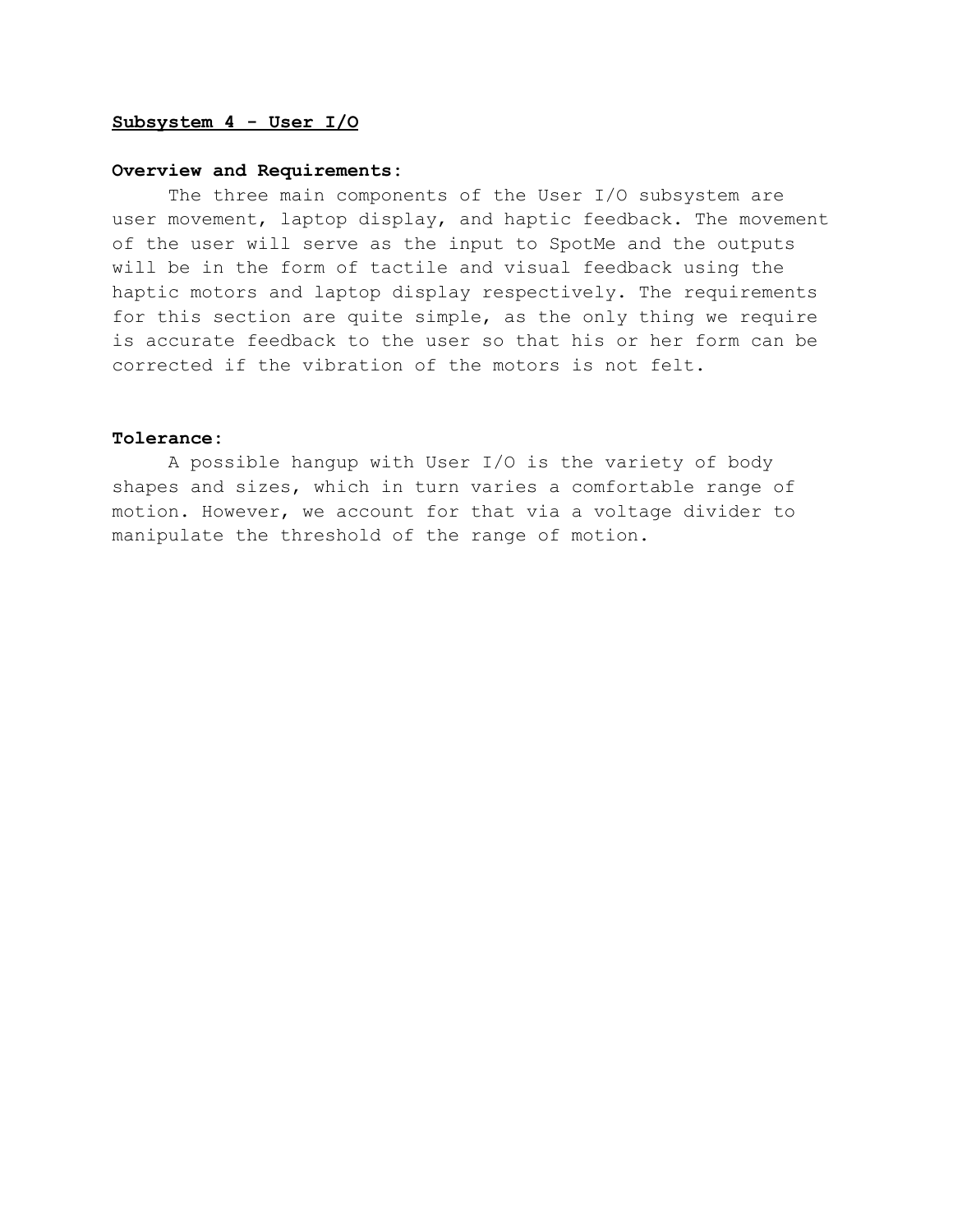### **Ethics and Safety**

Our project does not breach any ethical guidelines on the basis of discrimination because it is meeting a need that serves a general community of those affected by the pandemic, independent of race, ethnicity, gender, and sexual orientation. This device does have a target audience of people without excessive limb loss in their lower extremities as it is designed to be wearable technology that measures the flexion of the knee. However, that is a necessary feature for the hardware component solution and therefore cannot be discriminatory. Our device, therefore, complies with section 7.8.II-7 of the IEEE Code of Ethics.

The use of OpenCV software will not record or harbor any personal data or imagery other than what is necessary for its intended purpose of real-time feedback. User identity is not a factor in our device solution, therefore protecting the privacy of the user, complying with section 7.8.I-1 of IEEE's guidelines.

We aim to avoid presenting our solution in esoteric terms and aim to make our device easily understandable for the general public's use, which improves the understanding of individuals and society as described by guideline 7.8.I-2.

Other guidelines are not applicable to the project but to each of our team members as individuals, and we aim to abide by and hold each other accountable to these guidelines as specified by 7.8.III-10.

Our solution delves into the realm of wearable technology, which has its own guidelines and regulations. The wearable component does not track any personal information, nor does it provoke a false sense of safety or unnecessary anxiety with the data that is taken and the feedback that is given. The wearable devices are low-voltage and will not pose a threat to the user, and they will be added to commercially available knee sleeves. We intend to integrate the device on the outside (forward-facing) of the knee, but we imagine that because the flex sensor supports bi-directional flexion that if the user sports the equipment incorrectly, it won't necessarily interfere with the results or harm them in any way, so long as they align the device with one of the two directions of flexion.